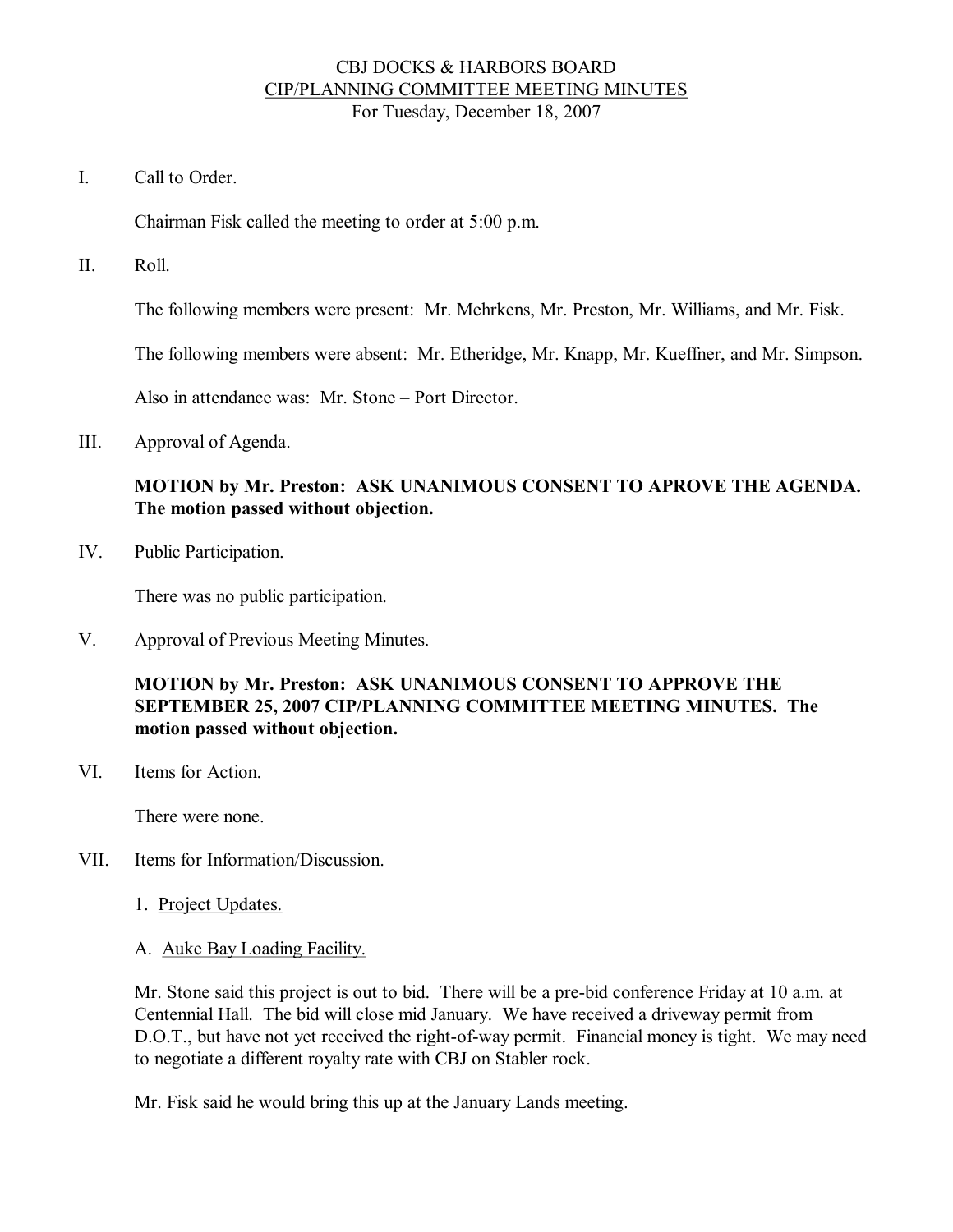#### VII. Items for Information/Discussion (continued).

#### B. Intermediate Vessel Float Rehabilitation.

Mr. Stone said the bid has been awarded to Trucano Construction. They are waiting for the weather to moderate before they start. It will be done by May  $1<sup>st</sup>$ .

#### C. Douglas Harbor Pump-Out.

Mr. Stone said this project has been awarded to Harri Plumbing. They have until summer to complete the project. The pump-out will be on the launch ramp float. It is a little over budget.

#### D. Old Douglas Harbor Float Replacement.

Mr. Stone said we have 95% design plans. Mr. Sommerville is working with the Corps on getting a dredge permit.

Mr. Stone said he is meeting with DOT tomorrow regarding the grant for matching funds. We will be submitting an application again this year.

# E. Douglas Harbor Breakwater.

Mr. Stone said we will construct a rubble-mound breakwater next Fall. The old Douglas Cold Storage Dock will need to be removed by August  $1<sup>st</sup>$ . We will get it on the street for bid in March.

# F. Statter Harbor Master Plan Planning and Permitting.

Mr. Stone said this will be going before the Harbor Board next Thursday for the RFP award. We are keeping Fish & Game in the loop.

# G. Downtown Crane Rehabilitation.

Mr. Stone said the CBJ Assembly introduced this last night at their meeting. We will go out to bid as soon the Assembly appropriates the grant.

#### H. Amalga Harbor Launch Ramp.

Mr. Stone said Fish  $\&$  Game is looking at a rubble-mound breakwater by the little island. They are also looking at improving the kayak ramp.